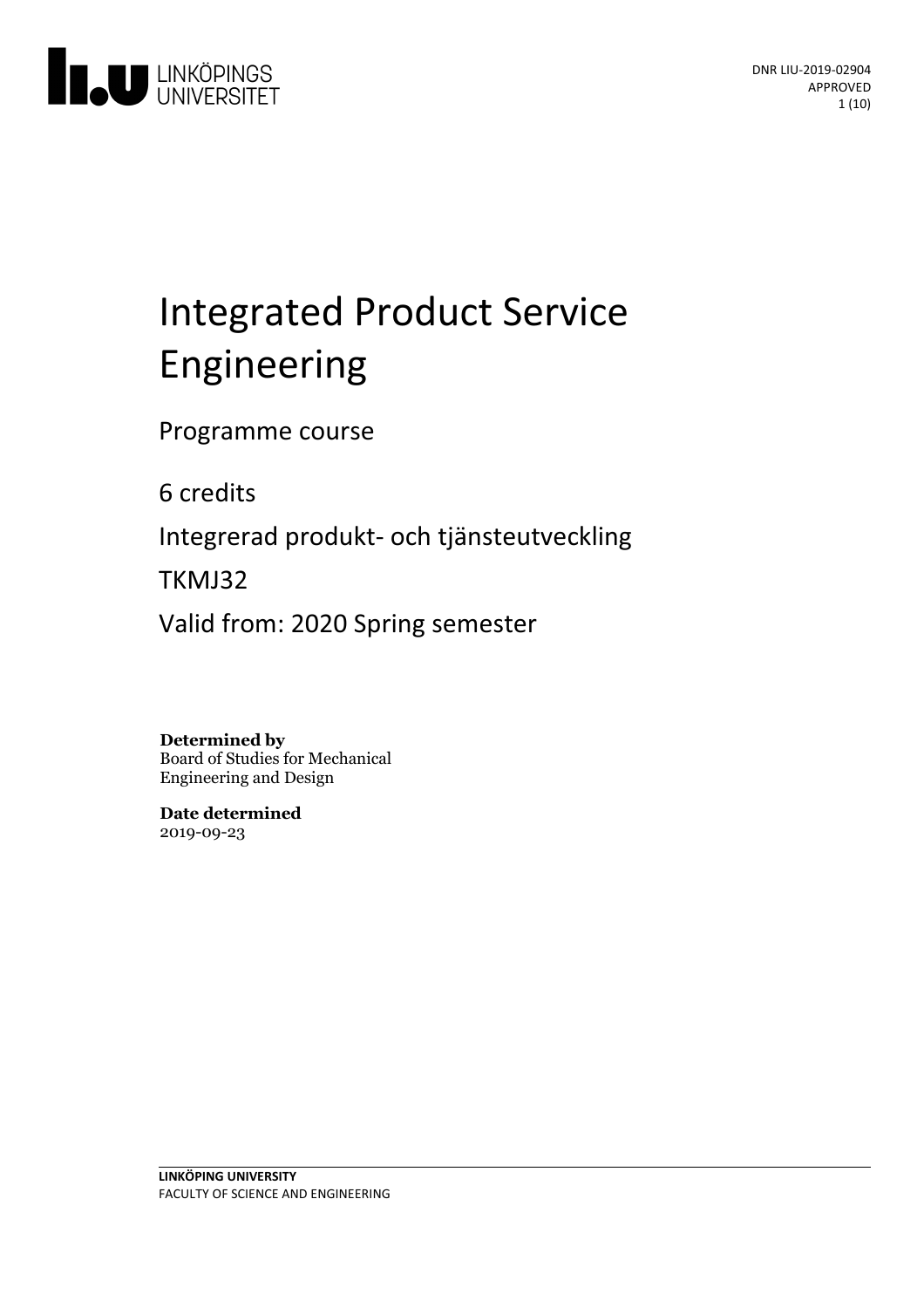# Main field of study

Energy and Environmental Engineering, Industrial Engineering and Management, Product Development, Mechanical Engineering

Course level

Second cycle

# Advancement level

A1X

# Course offered for

- Master's Programme in Industrial Engineering and Management
- Master's Programme in Sustainability Engineering and Management
- Design and Product Development, M Sc in Engineering
- Industrial Engineering and Management International, M Sc in Engineering
- Industrial Engineering and Management, M Sc in Engineering
- Mechanical Engineering, M Sc in Engineering

# Entry requirements

Note: Admission requirements for non-programme students usually also include admission requirements for the programme and threshold requirements for progression within the programme, or corresponding.

## Prerequisites

General technical knowledge from three years of study ata technical university. Especially, knowledge about product development in general. For EM or <sup>I</sup> students, this means having passed TKMJ39 (Resource Efficient Products and Production).

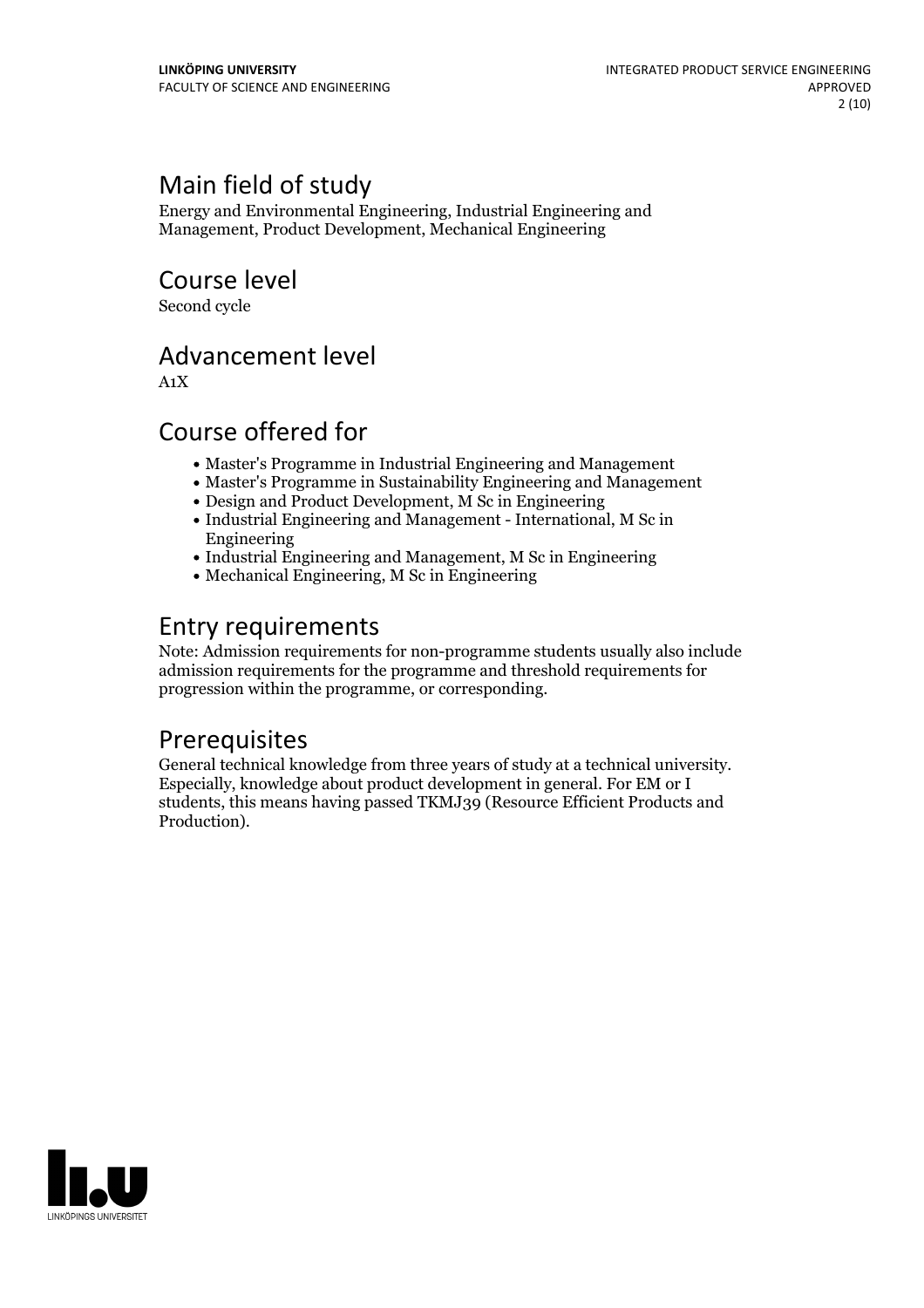# Intended learning outcomes

The course gives a student deep understanding about the concept of Integrated Product Service Engineering (IPSE) and Integrated Product Service Offerings (IPSO). Upon successful completion of the course, the student should be able to do the followings in English:

- Describe and explain pros and cons from a business and environmental
- perspective with IPSE and different IPSO examples.<br>• Describe and use examples of IPSE methodologies (including e.g. Design Structure Matrix for Services, FMEA for PSS, PSS design method based on
- QFD (SPIPS)) that can be used to achieve IPSO.<br>• Describe and explain how IPSO influence a business model, a network of companies (including a customer). risk and contracts.
- Describe and explain how IPSE influence a company's functions, e.g.<br>product development and service development.<br>• Describe and explain how some Swedish companies (incl. SMEs) work on
- IPSE/IPSO as an example.<br>• Apply some of the course's contents in designing/developing a hypothetical
- IPSO by analysing and modifying an existing or prospective offering.

# Course content

Review of overall concepts such as IPSE, IPSO, Functional Sales, Functional Product, Service Engineering, and Product/Service System (PSS). How IPSE is related to areas such as Ecodesign. Introduction to IPSE methodologies, and contract issues with IPSO. Mandatory group project work where the students, given an existing or prospective offering, apply some of the theory and methodologies from the course to analyze and develop improvement proposals.

# Teaching and working methods

Instruction is given in the form of lectures and a project work. Course grades are determined based on the written exam and the written report (and possibly an oral presentation) by each project group.

# Examination

TEN1 Written examination 3 credits U, 3, 4, 5 PRA1 Approved project assignments and approved seminars 3 credits U, G

## Grades

Four-grade scale, LiU, U, 3, 4, 5

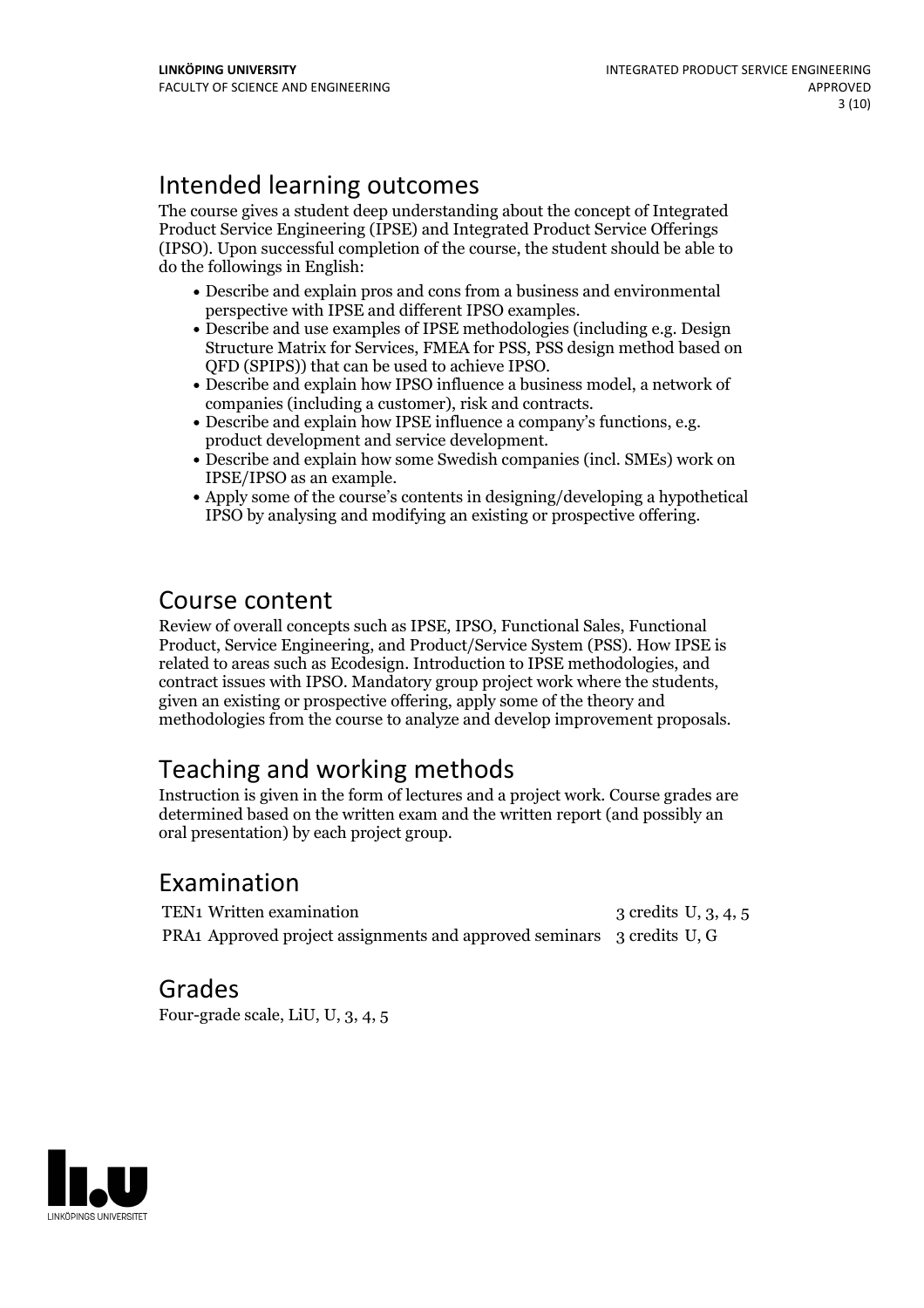# Other information

#### **About teaching and examination language**

The teaching language is presented in the Overview tab for each course. The examination language relates to the teaching language as follows:

- If teaching language is Swedish, the course as a whole or in large parts, is taught in Swedish. Please note that although teaching language is Swedish, parts of the course could be given in English. Examination language is
- Swedish.<br>• If teaching language is Swedish/English, the course as a whole will be taught in English if students without prior knowledge of the Swedish language participate. Examination language is Swedish or English
- (depending on teaching language).<br>
 If teaching language is English, the course as a whole is taught in English.<br>
Examination language is English.

#### **Other**

The course is conducted in a manner where both men's and women's

experience and knowledge are made visible and developed. The planning and implementation of <sup>a</sup> course should correspond to the course syllabus. The course evaluation should therefore be conducted with the course syllabus as a starting point.

### Department

Institutionen för ekonomisk och industriell utveckling

# Director of Studies or equivalent

Carina Sundberg

### Examiner

Johannes Matschewsky

## Course website and other links

[www.iei.liu.se/envtech/utbildning/kurser?l=en](https://studieinfo.liu.se/www.iei.liu.se/envtech/utbildning/kurser?l=en)

## Education components

Preliminary scheduled hours: 36 h Recommended self-study hours: 124 h

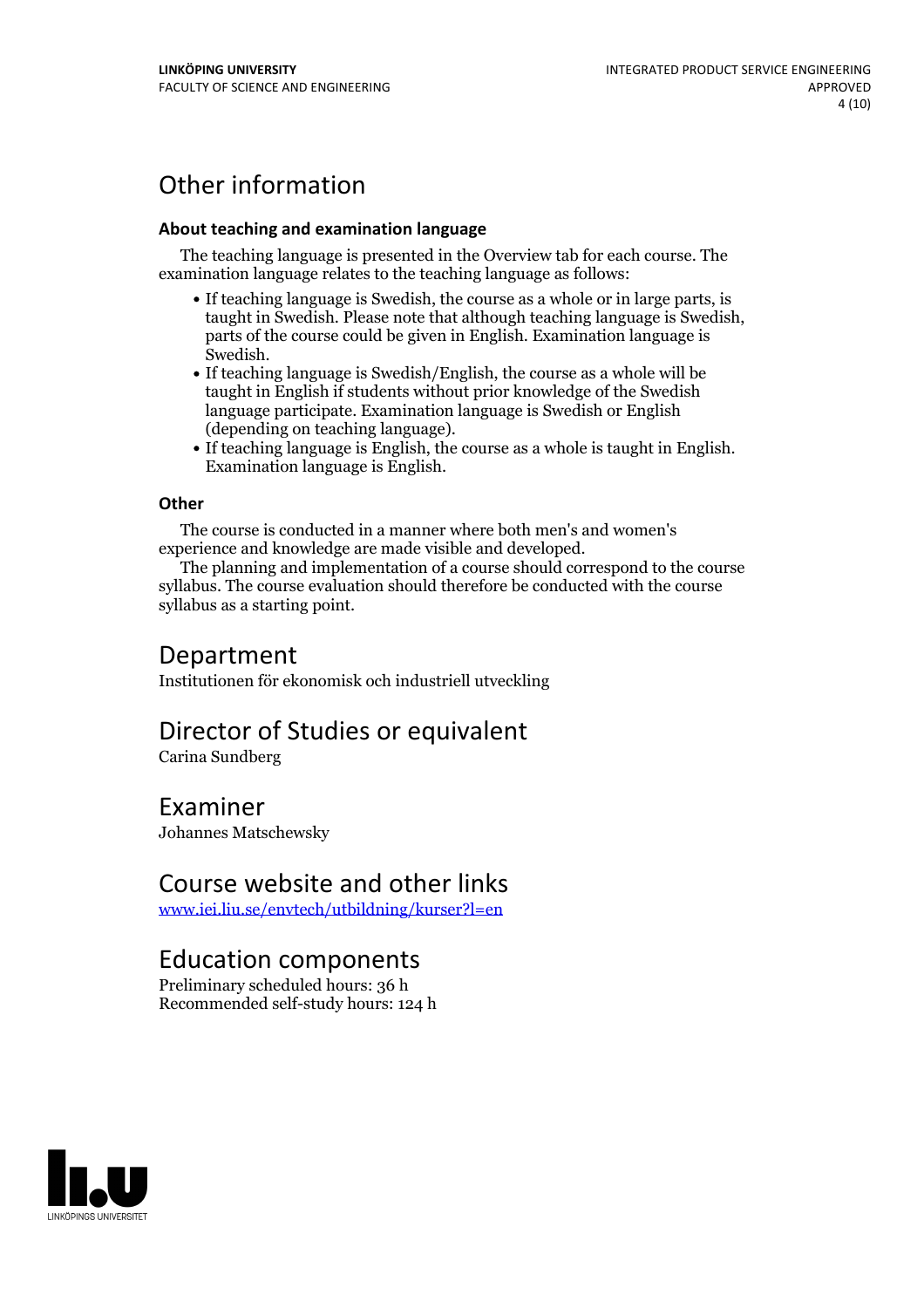# Course literature

Compendium "IPSE 2013", IEI / Environmental Technology and Management

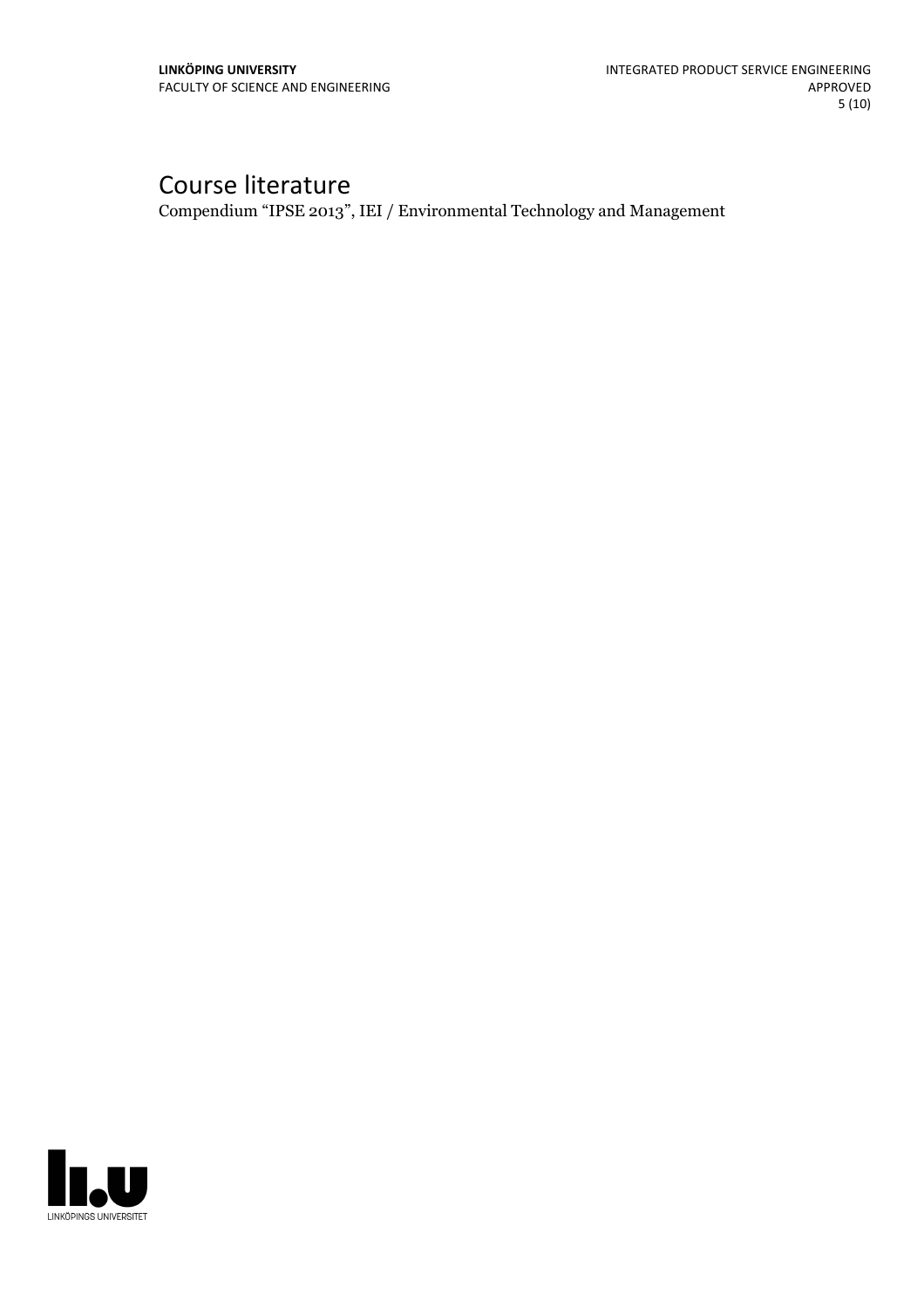# **Common rules**

### **Course syllabus**

A syllabus must be established for each course. The syllabus specifies the aim and contents of the course, and the prior knowledge that a student must have in order to be able to benefit from the course.

### **Timetabling**

Courses are timetabled after a decision has been made for this course concerning its assignment to a timetable module.

### **Interrupting a course**

The vice-chancellor's decision concerning regulations for registration, deregistration and reporting results (Dnr LiU-2015-01241) states that interruptions in study are to be recorded in Ladok. Thus, all students who do not participate in a course for which they have registered must record the interruption, such that the registration on the course can be removed. Deregistration from <sup>a</sup> course is carried outusing <sup>a</sup> web-based form: https://www.lith.liu.se/for-studenter/kurskomplettering?l=en.

### **Cancelled courses**

Courses with few participants (fewer than 10) may be cancelled or organised in a manner that differs from that stated in the course syllabus. The Dean is to deliberate and decide whether a course is to be cancelled or changed from the course syllabus.

### **Guidelines relatingto examinations and examiners**

For details, see Guidelines for education and examination for first-cycle and second-cycle education at Linköping University, http://styrdokument.liu.se/Regelsamling/VisaBeslut/917592.

An examiner must be employed as a teacher at LiU according to the LiU Regulations for Appointments

(https://styrdokument.liu.se/Regelsamling/VisaBeslut/622784). For courses in second-cycle, the following teachers can be appointed as examiner: Professor (including Adjunct and Visiting Professor), Associate Professor (including Adjunct), Senior Lecturer (including Adjunct and Visiting Senior Lecturer), Research Fellow, or Postdoc. For courses in first-cycle, Assistant Lecturer (including Adjunct and Visiting Assistant Lecturer) can also be appointed as examiner in addition to those listed for second-cycle courses. In exceptional cases, a Part-time Lecturer can also be appointed as an examiner at both first- and second cycle, see Delegation of authority for the Board of Faculty of Science and Engineering.

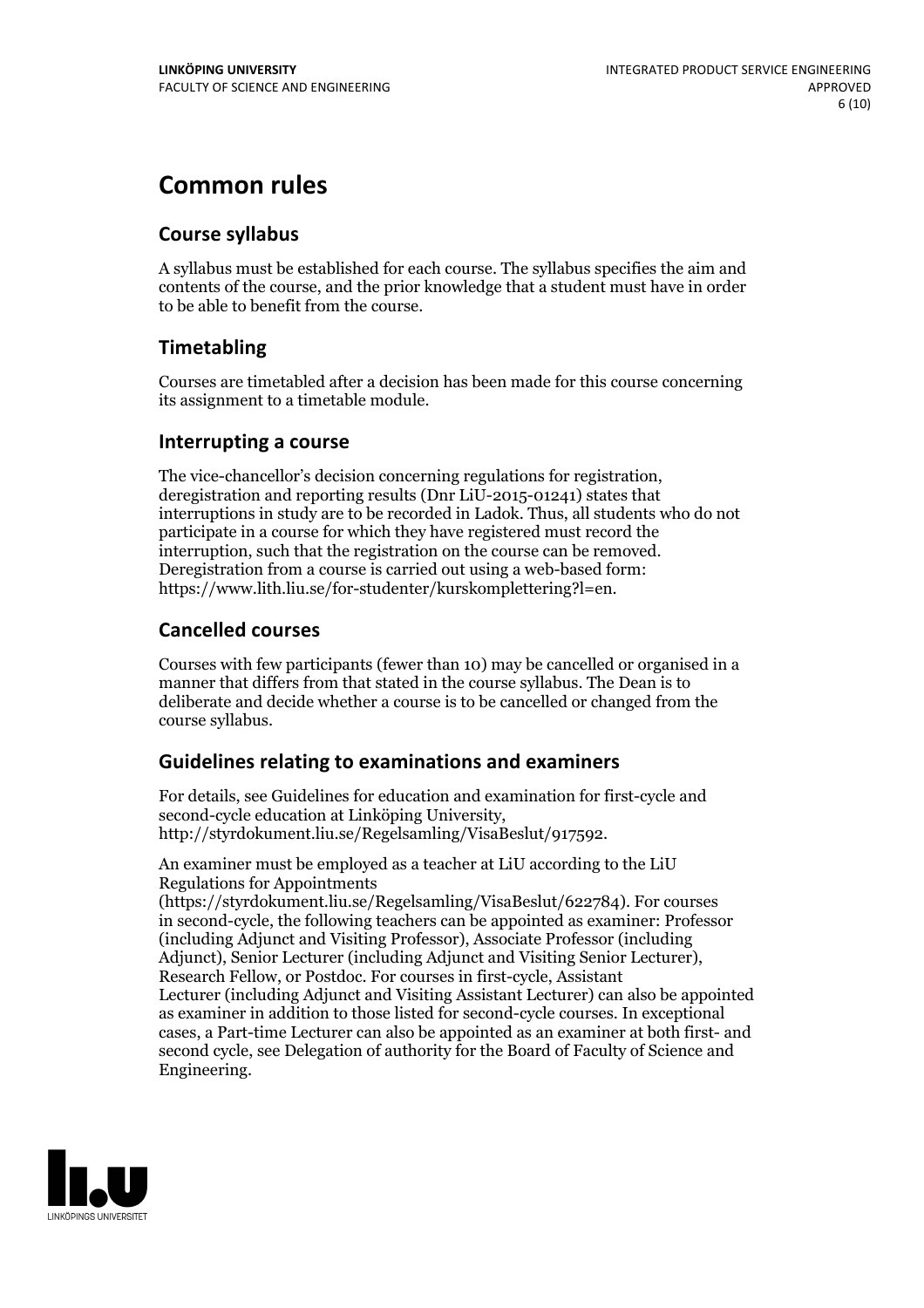### **Forms of examination**

#### **Examination**

Written and oral examinations are held at least three times a year: once immediately after the end of the course, once in August, and once (usually) in one of the re-examination periods. Examinations held at other times are to follow a decision of the board of studies.

Principles for examination scheduling for courses that follow the study periods:

- courses given in VT1 are examined for the first time in March, with re-examination in June and August
- courses given in VT2 are examined for the first time in May, with re-examination in August and October
- courses given in HT1 are examined for the first time in October, with re-examination in January and August
- courses given in HT2 are examined for the first time in January, with re-examination in March and in August.

The examination schedule is based on the structure of timetable modules, but there may be deviations from this, mainly in the case of courses that are studied and examined for several programmes and in lower grades (i.e. 1 and 2).

Examinations for courses that the board of studies has decided are to be held in alternate years are held three times during the school year in which the course is given according to the principles stated above.

Examinations for courses that are cancelled orrescheduled such that they are not given in one or several years are held three times during the year that immediately follows the course, with examination scheduling that corresponds to the scheduling that was in force before the course was cancelled or rescheduled.

When a course is given for the last time, the regular examination and two re-<br>examinations will be offered. Thereafter, examinations are phased out by offering three examinations during the following academic year at the same times as the examinations in any substitute course. If there is no substitute course, three examinations will be offered during re-examination periods during the following academic year. Other examination times are decided by the board of studies. In all cases above, the examination is also offered one more time during the academic year after the following, unless the board of studies decides otherwise.

If a course is given during several periods of the year (for programmes, or on different occasions for different programmes) the board or boards of studies determine together the scheduling and frequency of re-examination occasions.

#### **Registration for examination**

In order to take an examination, a student must register in advance at the Student Portal during the registration period, which opens 30 days before the date of the examination and closes 10 days before it. Candidates are informed of the location of the examination by email, four days in advance. Students who have not

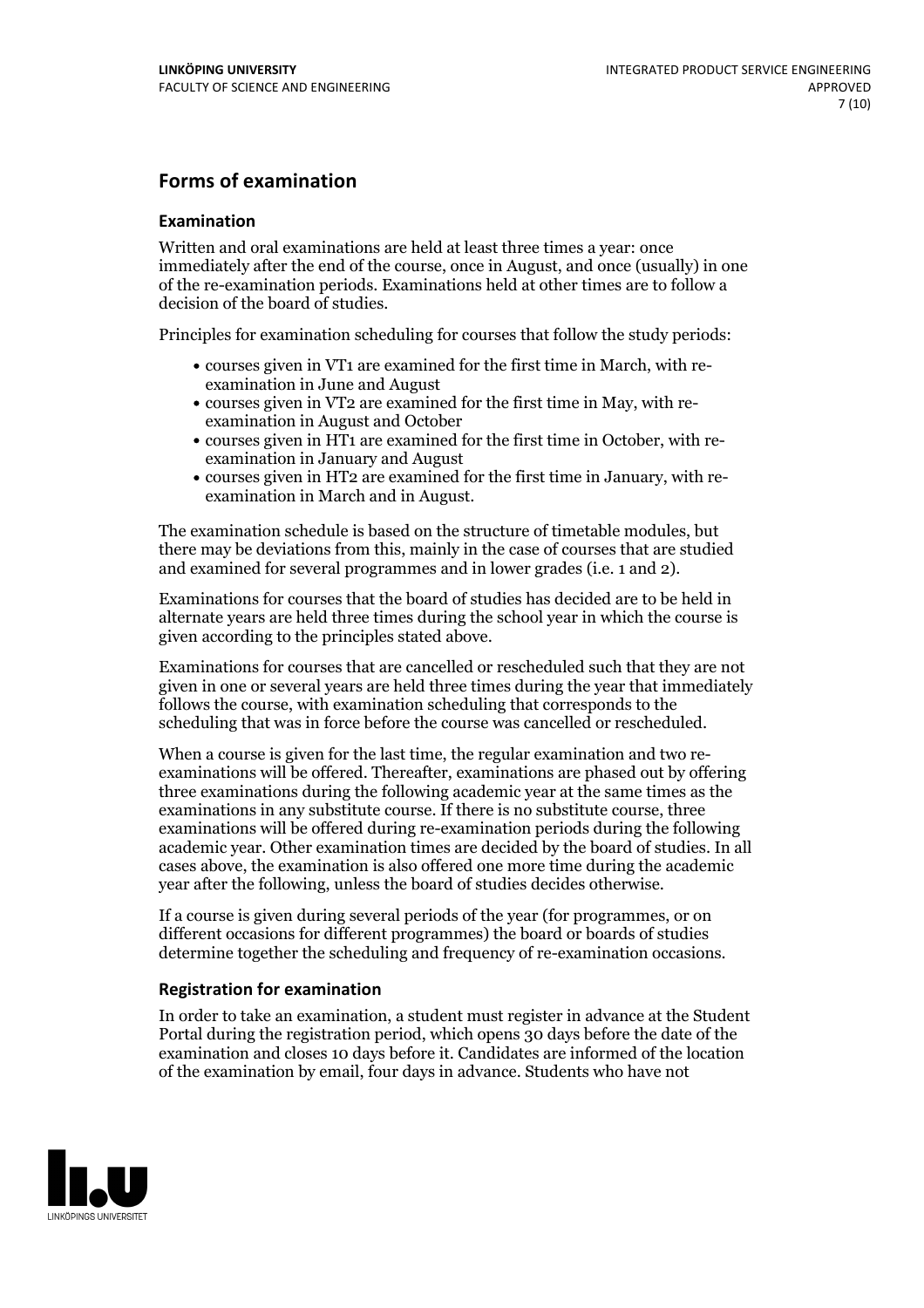registered for an examination run the risk of being refused admittance to the examination, if space is not available.

Symbols used in the examination registration system:

\*\* denotes that the examination is being given for the penultimate time.

\* denotes that the examination is being given for the last time.

#### **Code of conduct for students during examinations**

Details are given in a decision in the university's rule book: http://styrdokument.liu.se/Regelsamling/VisaBeslut/622682.

#### **Retakes for higher grade**

Students at the Institute of Technology at LiU have the right to retake written examinations and computer-based examinations in an attempt to achieve a higher grade. This is valid for all examination components with code "TEN" and "DAT". The same right may not be exercised for other examination components, unless otherwise specified in the course syllabus.

A retake is not possible on courses that are included in an issued degree diploma.

#### **Retakes of other forms of examination**

Regulations concerning retakes of other forms of examination than written examinations and computer-based examinations are given in the LiU guidelines

http://styrdokument.liu.se/Regelsamling/VisaBeslut/917592.

#### **Plagiarism**

For examinations that involve the writing of reports, in cases in which it can be assumed that the student has had access to other sources (such as during project work, writing essays, etc.), the material submitted must be prepared in accordance with principles for acceptable practice when referring to sources (references or quotations for which the source is specified) when the text, images, ideas, data,  $\vec{e}$  etc. of other people are used. It is also to be made clear whether the author has reused his or her own text, images, ideas, data, etc. from previous examinations, such as degree projects, project reports, etc. (this is sometimes known as "self- plagiarism").

A failure to specify such sources may be regarded as attempted deception during examination.

#### **Attempts to cheat**

In the event of <sup>a</sup> suspected attempt by <sup>a</sup> student to cheat during an examination, or when study performance is to be assessed as specified in Chapter <sup>10</sup> of the Higher Education Ordinance, the examiner is to report this to the disciplinary board of the university. Possible consequences for the student are suspension from study and a formal warning. More information is available at https://www.student.liu.se/studenttjanster/lagar-regler-rattigheter?l=en.

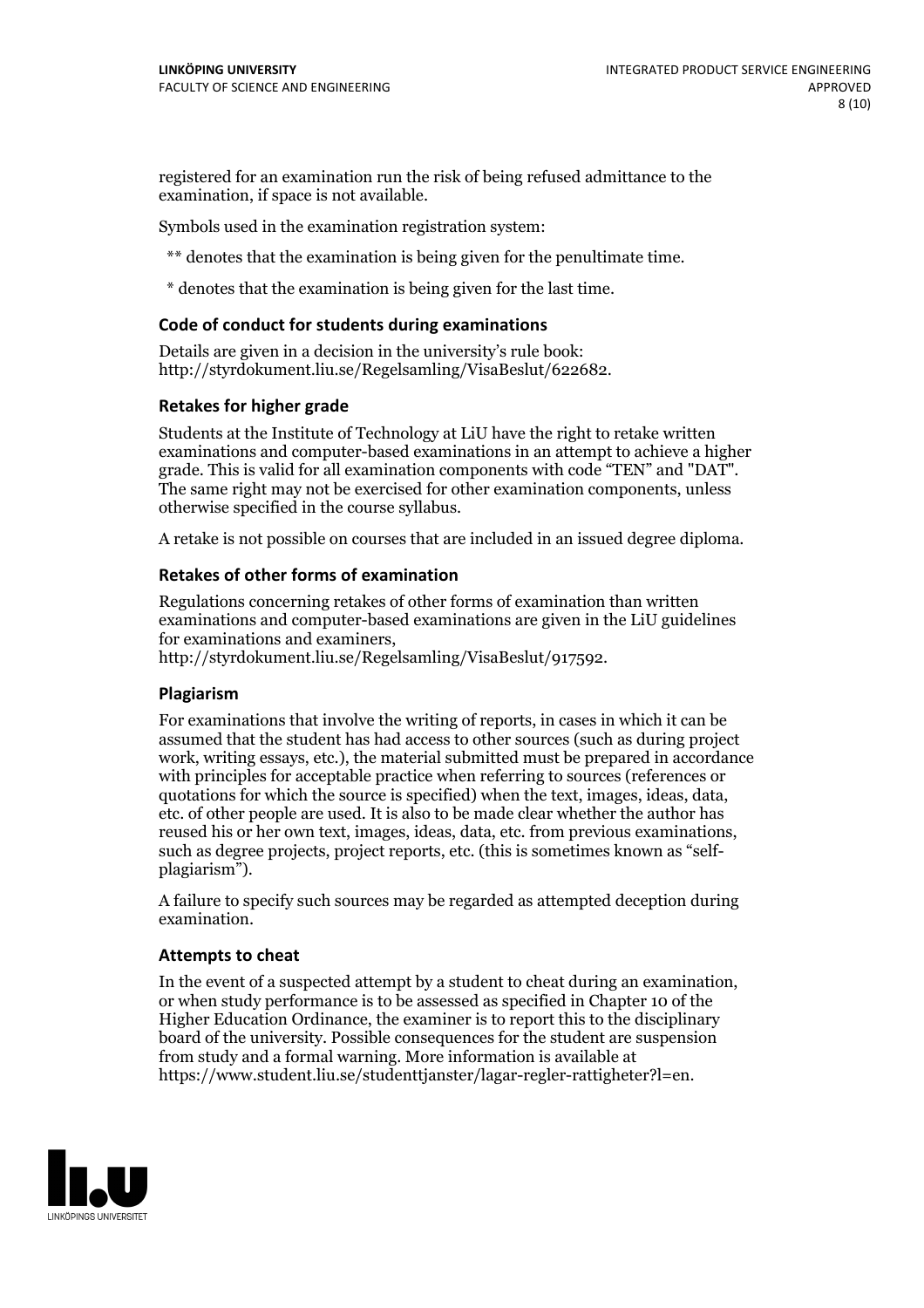#### **Grades**

The grades that are preferably to be used are Fail (U), Pass (3), Pass not without distinction  $(4)$  and Pass with distinction  $(5)$ .

- 1. Grades U, 3, 4, 5 are to be awarded for courses that have written
- examinations. 2. Grades Fail (U) and Pass (G) may be awarded for courses with <sup>a</sup> large degree of practical components such as laboratory work, project work and group work. 3. Grades Fail (U) and Pass (G) are to be used for degree projects and other
- independent work.

#### **Examination components**

- 
- 1. Grades U, 3, 4, <sup>5</sup> are to be awarded for written examinations (TEN). 2. Examination components for which the grades Fail (U) and Pass (G) may be awarded are laboratory work (LAB), project work (PRA), preparatory written examination (KTR), oral examination (MUN), computer-based
- examination (DAT), home assignment (HEM), and assignment (UPG). 3. Students receive grades either Fail (U) or Pass (G) for other examination components in which the examination criteria are satisfied principally through active attendance such as other examination (ANN), tutorial group (BAS) or examination item (MOM). 4. Grades Fail (U) and Pass (G) are to be used for the examination
- components Opposition (OPPO) and Attendance at thesis presentation (AUSK) (i.e. part of the degree project).

For mandatory components, the following applies: If special circumstances prevail, and if it is possible with consideration of the nature of the compulsory component, the examiner may decide to replace the compulsory component with another equivalent component. (In accordance with the LiU Guidelines for education and examination for first-cycle and second-cycle education at Linköping University, http://styrdokument.liu.se/Regelsamling/VisaBeslut/917592).

For written examinations, the following applies: If the LiU coordinator for students with disabilities has granted a student the right to an adapted examination for a written examination in an examination hall, the student has the right to it. If the coordinator has instead recommended for the student an adapted examination or alternative form of examination, the examiner may grant this if the examiner assesses that it is possible, based on consideration of the course objectives. (In accordance with the LiU Guidelines for education and examination for first-cycle and second-cycle education at Linköping University, http://styrdokument.liu.se/Regelsamling/VisaBeslut/917592).

The examination results for a student are reported at the relevant department.

### **Regulations (applyto LiU in its entirety)**

The university is a government agency whose operations are regulated by